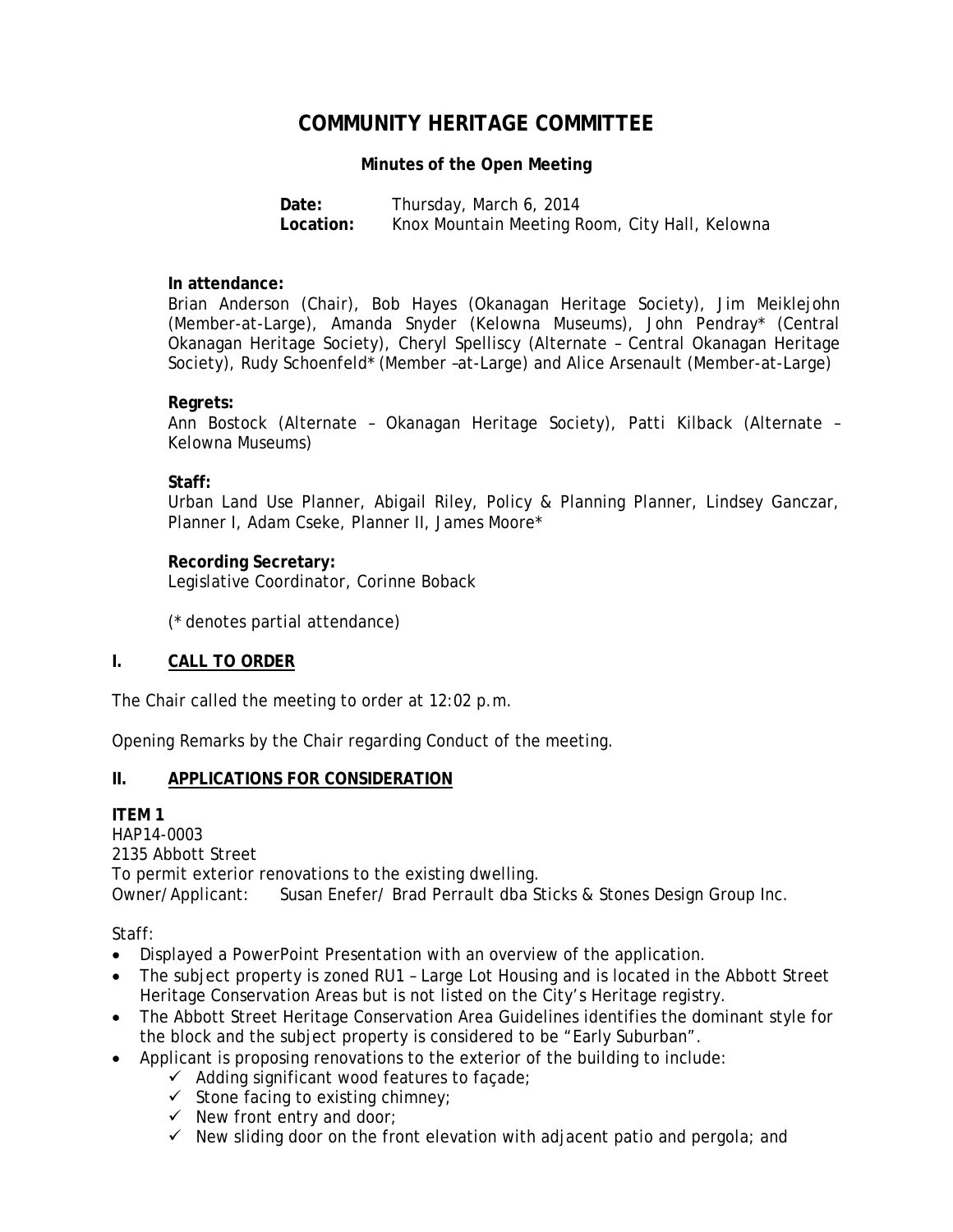CHC Discussion:

- Members support all renovations to the exterior of the building.
- Renovations make it look a little more modern with character.

Applicant:

- Discussed how renovations are adding value to the design of the home.
- Working with local design company for the renovations.

# **MOVED BY John Pendray/SECONDED BY Bob Hayes**

THAT the Community Heritage Committee supports Heritage Application Permit Application No. HAP14-0003 for the property located at 2135 Abbott Street in order to permit exterior renovations to the existing dwelling.

**CARRIED**

# **ITEM 2 –**

HAP14-0002 250 Lake Avenue To permit the construction of a single detached dwelling (including a Secondary Suite) Applicant: Marianne Hill

Member John Pendray declared conflict because he lives on the same street as the subject property and left the meeting at 12:15pm and did not return.

Member Rudy Schoenfeld declared conflict because he lives on the same street as the subject property and left the meeting at 12:15.

Staff:

- Displayed a PowerPoint Presentation with an overview of the application.
- The subject property is zoned RU3 Small Lot Housing and is located in the Abbott Street Heritage Conservation Areas but is not listed on the City's Heritage registry.
- The Abbott Street Heritage Conservation Area Guidelines identifies the dominant style for the block and the subject property is considered to be "Colonial Revival".
- Proposing to construct a single detached dwelling with attached two car garage and secondary suite on the subject property.
- Height change from previous application from 6.6m to 7.15m and minor adjustment to Lake Elevation from the previous application in January 2014.

CHC Discussion:

- Concerned that the side of new building is not in line with neighbors (Maple Street).
- It is noted the London Plane tree will be protected.
- Discussion on clarification of Zoning Bylaw requirements.
- Roof height and mass is a concern.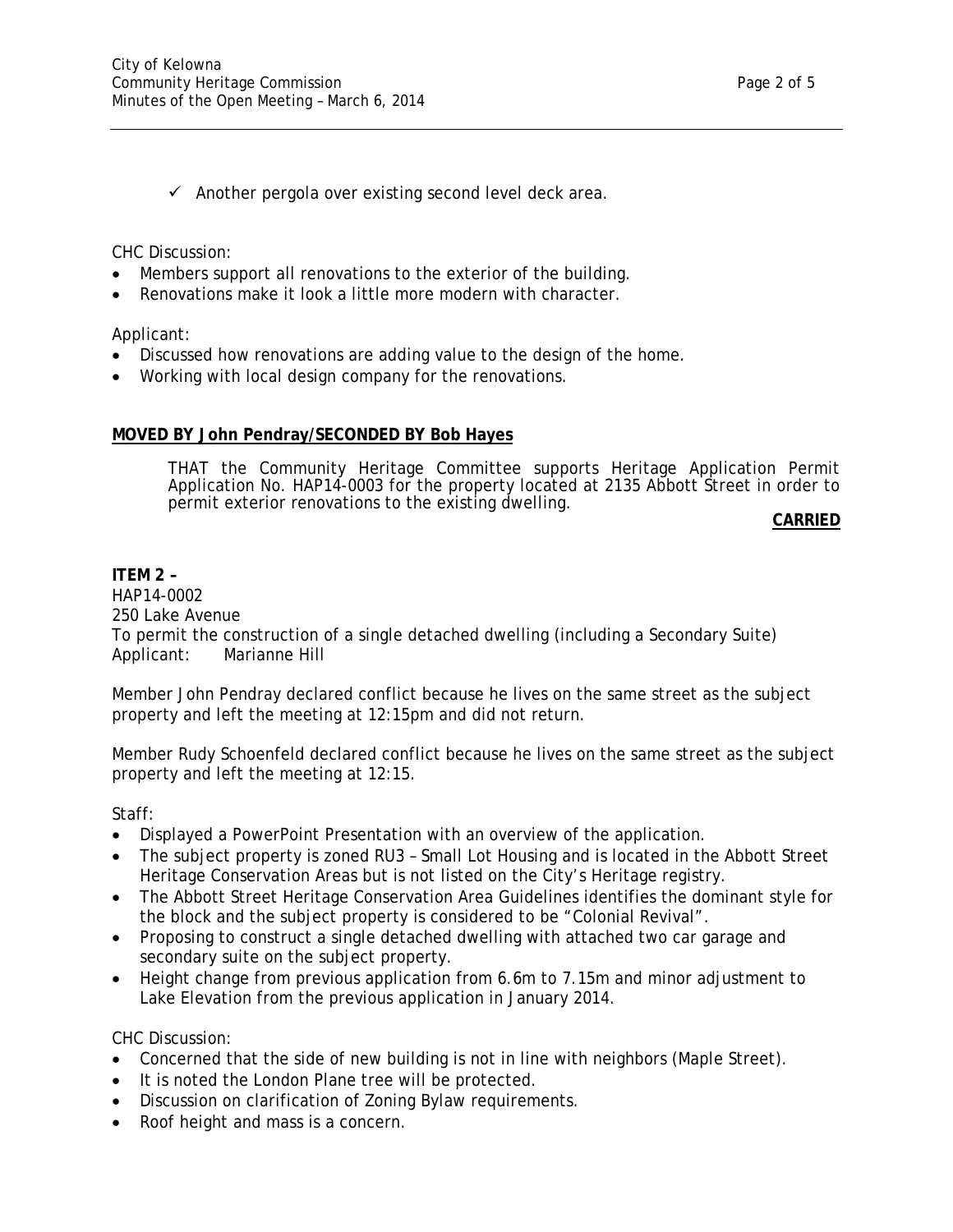- Proposal does not fit the streetscape.
- Concerned with the amount of buildings on a small site.
- Questioned the materials being used.

# Applicant:

- Responded to committee questions with a link to www.250lake.ca
	- $\checkmark$  Explained how proposal fits with the neighborhood.
	- $\checkmark$  Compared with other dwellings on the street.
	- $\checkmark$  Discussed existing view along Maple Street.
	- $\checkmark$  Explained how height is not towering over other properties.
	- $\checkmark$  Discussed previous proposal and adjustments.
	- $\checkmark$  Discussed views to the west of the subject property.
	- $\checkmark$  Discussed previous application and rejection with reference to the Local Government Act s.948(3) and s.972 (6).
- Spoke to Staff about density to ensure compliance.
- Informed Committee that the proposed layout has improved from the previous submission.
- Feels previous Committee's comments were addressed.
- Worked with Staff and neighbors to try to comply.
- If follows Local Government Act s. 972(6), proposal will not look as nice.

CHC/Applicant:

- Applicant confirmed that neighbors were contacted and no complaints have been submitted.
- Members stated footprint and height of building is a concern, and the use of lots of ground space on the property along with height is still a major concern.
- Members stated this has yet to be addressed in this proposal and proposal is massive and not keeping with character of neighboring homes.
- Members stated Lake Avenue elevation has pleasing appeal, however Maple Street side needs to be addressed about the porch, materials used and the gable over the garage is too much.
- Applicant suggested if Committee has suggested changes to his application that do not reduce square footage/density the applicant will work with these suggestions.

#### **MOVED BY Amanda Synder/SECONDED BY Alice Arsenault**

THAT the Community Heritage Committee NOT support Heritage AlterationPermit Application No. HAP14-0002 for the property located at 250 Lake Avenue in order to permit the construction of a single detached dwelling (including a Secondary Suite).

**CARRIED**

Jim Meiklejohn opposed.

Anecdotal Comments:

The Community Heritage Committee did not support the Heritage Alteration Permit Application as the Committee felt that the massing of the garage is an issue, and is not keeping with the heritage on the street. If measures are taken to break up the massing elevation on Maple Street, the application would be acceptable.

Member Rudy Schoenfeld returned at 1:00 pm.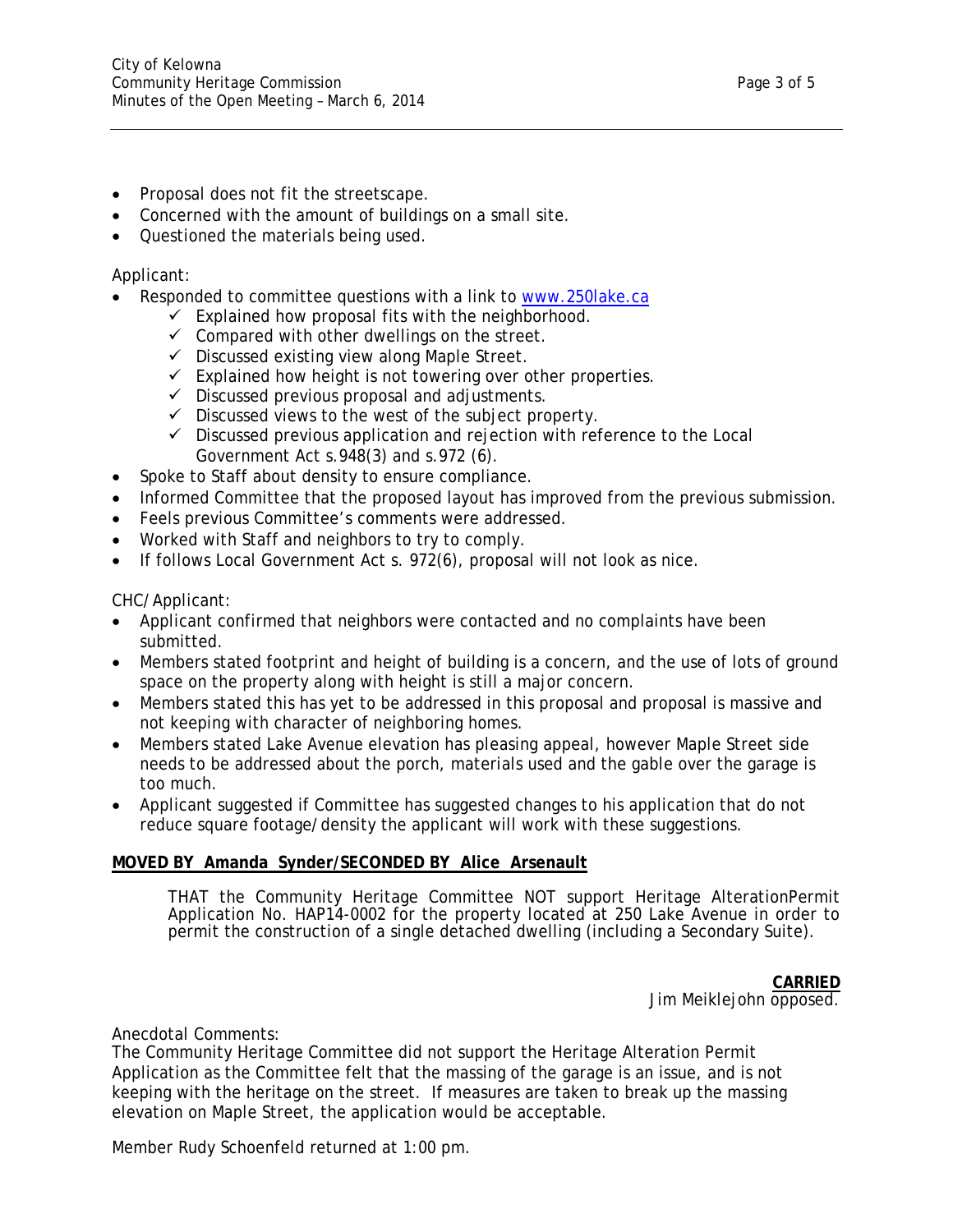# **IV. MINUTES**

Approve Minutes of Meeting of February 6, 2014.

# **MOVED BY Bob Hayes/SECONDED BY Rudy Schoenfeld**

THAT the Minutes of the open meeting of the Community Heritage Committee held on February 6, 2014 be adopted.

### **CARRIED**

### **V. OLD BUSINESS**

### **Heritage Plaque Write Ups:**

- Reviewed and discussed possible selection of proposed photos.
- Brian did not bring Anne's plaque write ups.
- Plaque for DeHart House has been written no image. Staff will search hard files to find one.
- Write ups to be sent to Bob who will do final edits, circulate and submit to staff.
- More community information is needed for the statement of significance on Community Mission Hall.
- Write ups are due today as per staff from January's minutes.
- Verified Kelowna Museum's logo will be on the photos.
- Reviewed list of properties for submissions and their approvals or declines.
- Bob to contact Ron Cannon's office for assistance to obtain DND approval for plaque on Armory.
- 12 plaques in total if all approve.

# **VI. NEW BUSINESS**

**Ireland Farm house in Glenmore near Highland Drive North.** 

- No longer there. Demolished.
- Raises a huge concern as Committee wasn't approached.
- $\bullet$  Built in 1919.
- Heritage value.
- Staff is investigating the demolition of this property.
- Flagged as heritage in City's system.

#### **Small House**

- Granddaughter of property owner contacted staff as grandmother has been left out of family information on the City's website and inquired how to update it.
- Granddaughter will supply staff with grandmother's journals on Kelowna and photos possibly for a Committee presentation and will contact museum for safe keeping items.

#### **VII. NEXT MEETING DATE**